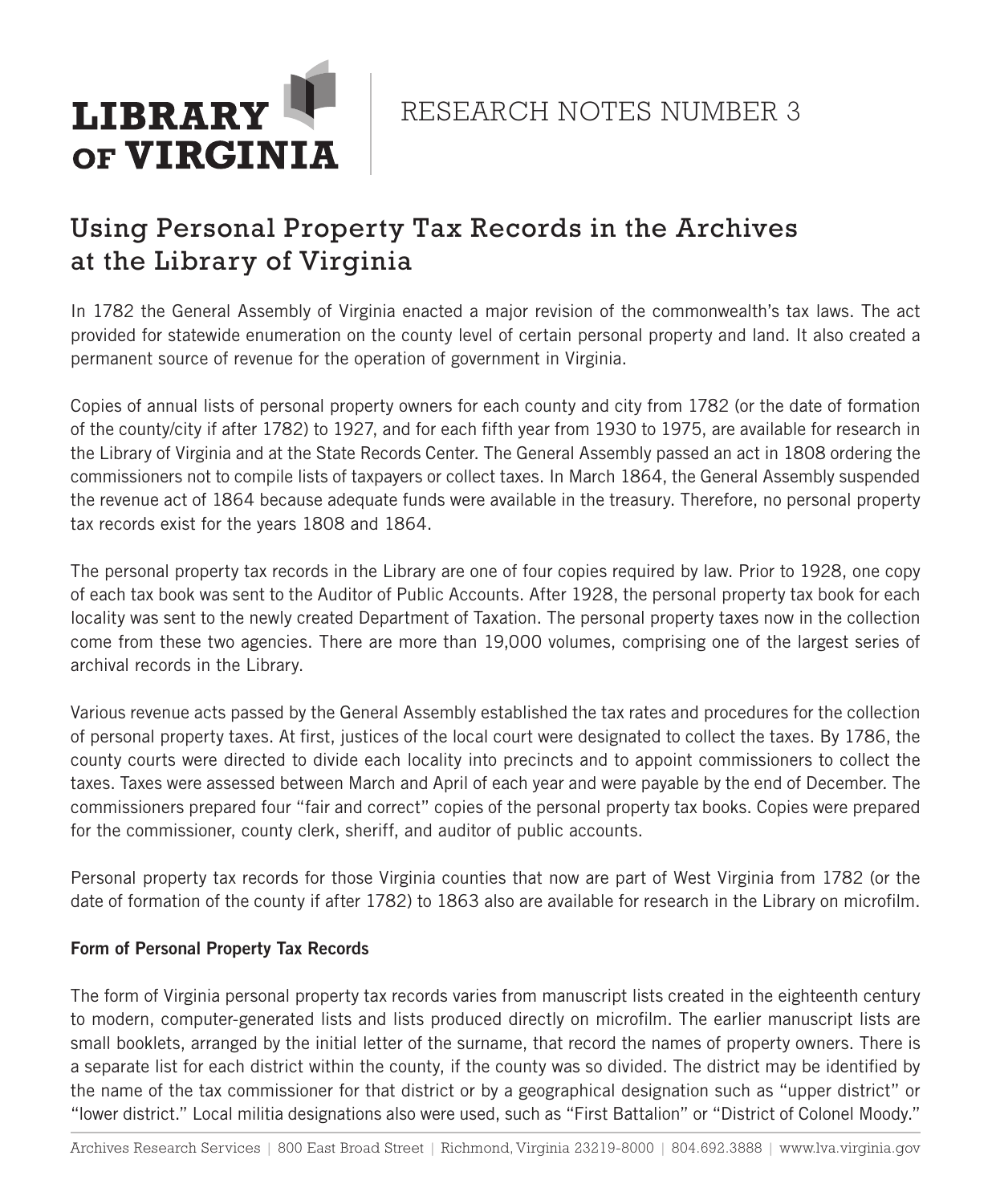### RESEARCH NOTES NUMBER 3 22 22 23 23 24 25 26 27 28 29 20 21 22 23 24 25 26 27 28 27 28 27 28 27 28 27 28 27 28

Descriptions of tax districts are sometimes recorded in the county court order books. By 1845, preprinted forms were developed for recording personal property tax information, and their use continues. More recent computerproduced lists have smaller pages with information recorded in more compact form. Modern lists use districts corresponding to existing subdivisions within the locality, such as wards, magisterial districts, or sanitary districts. Usually the boundaries of these modern districts can be located on contemporary maps.

## Content of Personal Property Tax Records

Information recorded in Virginia personal property tax records changed gradually from 1782 to 1865. The early laws required the tax commissioner in each district to record in "a fair alphabetical list" the names of the person chargeable with the tax as well as all "tithables," or taxable individuals and goods in the household. Included were the names of white male tithables over the age of twenty-one, the number of white male tithables between ages sixteen and twenty-one, the number of enslaved people both above and below age sixteen, various types of animals such as horses and cattle, carriage wheels, ordinary licenses, and even billiard tables. Free Blacks are listed by name and are often denoted as "free" or "FN" (for "Free Negro").

Later laws required additional descriptive information. The amount of tax due was reported in pounds, shillings, and pence on the early tax lists. Amounts were reported in dollars and cents by 1810.

By the 1850s, personal property tax records contained the following entries arranged in columns:

- Names of persons chargeable with tax
- Number of free males sixteen years of age and upwards
- Number of enslaved people above sixteen years of age
- Number of white males twenty-one years of age and upwards
- Number of male "free Negroes" between twenty-one and fifty-five years of age
- Number of enslaved people twelve years of age and upwards
- Horses, mules, asses, and jennets (female donkeys)
- Cattle, sheep, and hogs
- Pleasure carriages, stage coaches, jersey wagons, carryalls, buggies, and gigs
- Watches
- Clocks
- Pianos and harps
- Gold and silver plate and jewelry
- Household and kitchen furniture
- Other articles
- Amounts of solvent bonds or other securities due
- Amount of capital (other than the value of the real estate) invested or used in a manufacturing or other unlicensed trade or business except agriculture
- Interest or profits over \$6 arising from bonds or certificates of this or other states or counties, or of any public corporation created by this or any other state
- Amount of income in money over \$100 from salary, fees, allowances, etc.
- Excess over \$100 of yearly rent or annual value of toll bridges and ferries. Amount of exemptions in cattle, sheep, and horses; or personal property in lieu thereof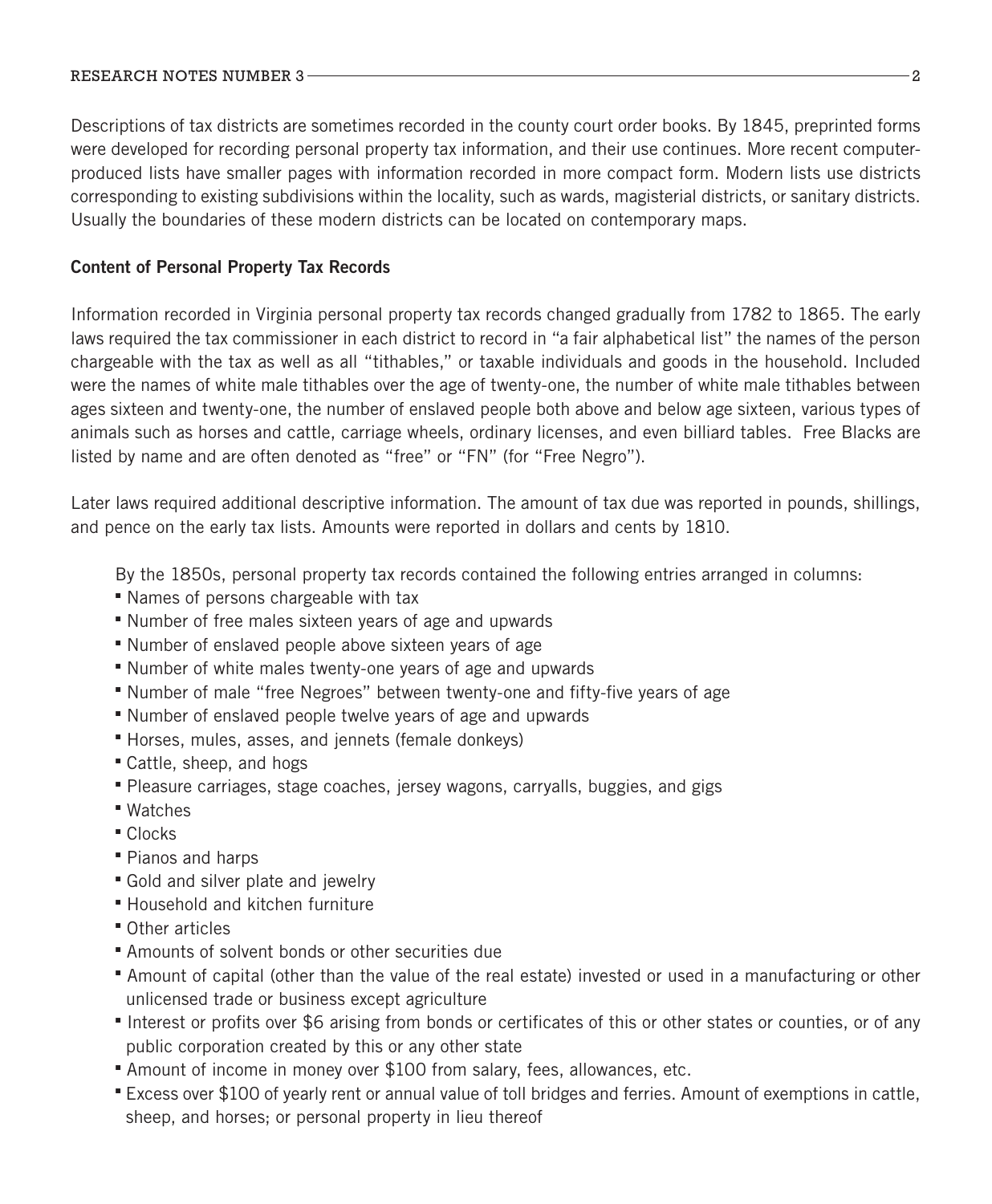#### RESEARCH NOTES NUMBER 3 3 3 3 3 3 3 3 3 3 3 3 3 4 4 5 5 6 7 8 3 3 4 5 6 7 8 7 8 1 8 3 4 5 6 7 8 9 80 1 81 81 8

One brief, but important, change in the law occurred in 1815, when the numbers and type of taxable property were extensively expanded to include items such as specific pieces of furniture (by wood type), curtains, silver, mirrors, prints, oil portraits, and icehouses, all to aid in paying for expenses incurred during the War of 1812. Not surprisingly, the law was repealed the next year.

These taxable items and assets remained substantially the same until the twentieth century, with one significant change. The abolition of slavery meant that formerly enslaved African American men age twenty-one and above were taxed by name for the first time in 1866. After 1890, African Americans were listed in a separate part of each tax book. By 1965, this practice had been discontinued.

Twentieth-century tax lists retained a form that was similar to those of the nineteenth century until 1927, when the taxable categories were substantially reduced. After 1970, the lists were abbreviated to contain the name of the person charged with the tax, the address, and the value and tax on tangible personal property, machinery, and tools.

# Use of Personal Property Tax Records

The most frequent use of personal property tax records is for the direct information recorded: name of the property owner, type and quantity of property owned, number of people enslaved, and amount of tax paid. Comparative analysis of personal property tax records from year to year may lead to conclusions about social, economic, and agricultural history, as well as the status of certain individuals or groups of property owners within a locality.

For genealogical researchers, personal property tax records may provide important data. Individuals with the same names in a locality may be distinguished by a junior or senior, residence in different tax districts, or geographical location. Parentage may be expressly or implicitly stated by either the name or number of male tithables between the ages of sixteen and twenty-one in the household of the taxpayer. Personal property tax records provide documentation of enslaved and free Blacks, though the omission of enslaved people's names makes it challenging to trace individuals. The names of white women appear occasionally when owning property in their own right or as the widow of a property owner.

Personal property tax records are a substitute for records of those counties where destruction of the original deeds, wills, or other records has occurred. By studying the lists from year to year, researchers may trace an ancestor to determine the date of departure from a locality, or possibly the year of death. The name of a taxpayer will continue on the tax list, noted as "deceased" or "estate," until the estate is settled.

# Availability of Records for Research

Surviving personal tax records for each county and city, 1782–1920, are available on microfilm and through Interlibrary Loan. The Library's website lists the microfilm reel numbers and dates covered for each locality. Original books from 1921 to 1927 are available at the Library. Records after 1930 to 1975 are available for the years ending in "0" and "5" at the State Records Center. Virginia law requires that personal property tax records be retained for six years, so the most recent lists also may be available from the commissioner of the revenue in each locality.